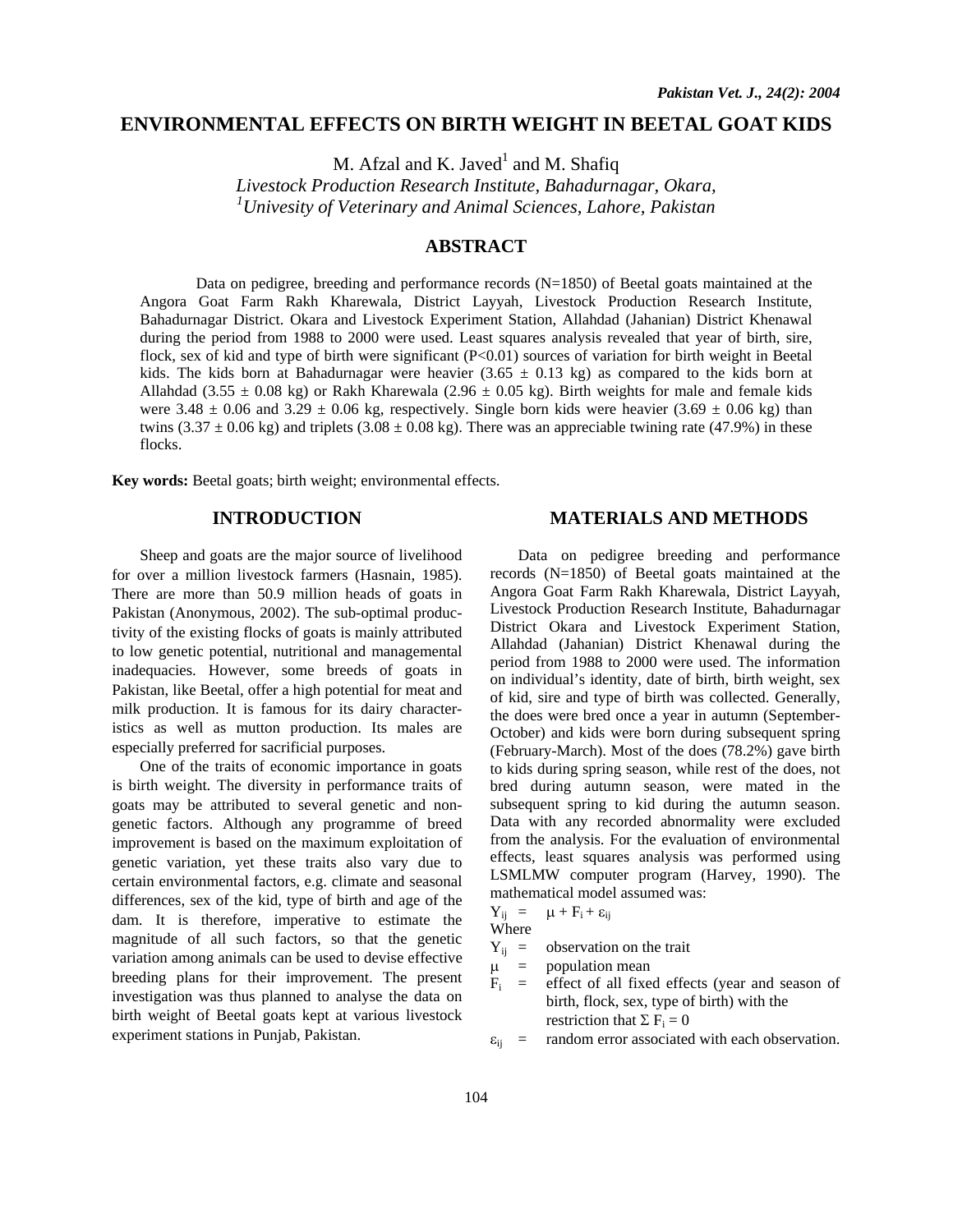### **RESULTS AND DISCUSSION**

Least squares mean for birth weight was  $3.38 \pm$ 0.06 kg in the present investigation. The birth weight had been reported to be  $2.88 \pm 0.03$ ,  $2.88 \pm 0.06$  and  $2.05 \pm 0.01$  kg in Sirohi, Jamunapari and Cheghu goats, respectively (Mehta *et al*., 1997; Roy *et al*., 1997; Karna *et al*., 2001).

 Least squares analysis revealed that sire, year of birth, flock, sex of kid and birth type were significant (P<0.01) sources of variation for birth weight in Beetal goats. Similar results, except the effect of year of birth, were observed by Mehta *et al*. (1997) in Sirohi goats. Karna *et al.* (2001) also reported that sire, year of birth and sex of kid exerted a significant effect on birth weight in Cheghu kids.

 The birth weight of Beetal kids born during different years showed wide variation (Table 1). Maximum birth weight  $(4.41 \pm 0.11 \text{ Kg})$  was recorded for the kids born during the year 2000 whereas minimum (2.31  $\pm$  0.08 Kg) was observed during 1993. The least squares mean for birth weight was  $2.97 \pm 0.15$ Kg during 1988 and decreased gradually to  $2.31 \pm 0.08$ Kg up to 1993. Thereafter, an increase in birth weight was noticed up to the year 1997, when it was recorded as  $4.23 \pm 0.10$  Kg. During the years 1998 and 1999, slightly low birth weight was recorded  $(4.19 \pm 0.10)$  and  $4.20 \pm 0.10$  Kg, respectively).

 The variation in birth weight of kids born in different years reflected variation in level of management, some environmental effects like temperature and humidity and availability of good quality feed in sufficient quantity. The level of management can vary according to the ability of the farm manager, his system of crop husbandry, methods and intensity of culling and his efficiency in the supervision of the farm labor as well as availability of financial resources. Season of birth had a nonsignificant effect on birth weight, as also observed by Mehta *et al*. (1997).

 The kids born at Bahadurnager were heavier (P<0.01) at birth than those born at Allahdad and Angora Goat Farm (Table 1). These differences may be due to the differences in location of dams, managemental practices, or genotype x environment interaction. Apparently, the managemental practices at Bahadurnagar seem to be better, as the flock size at this station was comparatively small and management was easier than at other stations.

The male kids were heavier  $(P<0.01)$  than female kids (Table 1). It may be due to the fact that the gestation period of does carrying male kids is usually slightly longer (1–2 days) than those carrying female

kids. Single born kids were heavier than the multiple born kids (Table 1), as they had better opportunities in the uterus of their dams as compared to multiple kids.

 The maximum kidding in all the flocks (78.2%) was recorded in spring season, while only 21.8% kids were born during autumn season. This reflects the seasonality of breeding in Beetal goats under farm conditions in Pakistan. The overall twining rate (47.9%) in Beetal goats is appreciable, 7.1% kids were born as triplets, while 45% of kids were born as singles. At Angora Goat Farm, single, twin and triplet born kids

**Table 1: Least squares means of birth weight for different groups of Beetal kids** 

|                      |                        | Least                        |
|----------------------|------------------------|------------------------------|
| <b>Factors</b>       | No. of<br>observations | squares                      |
|                      |                        | means (Kg)                   |
| <b>Year of birth</b> |                        |                              |
| 1988                 | 31                     | $2.97 \pm 0.15$              |
| 1989                 | 67                     | $2.77 \pm 0.14$              |
| 1990                 | 232                    | $2.70 \pm 0.10$              |
| 1991                 | 414                    | $2.59 \pm 0.07$              |
| 1992                 | 204                    | $2.53 \pm 0.08$              |
| 1993                 | 131                    | $2.31 \pm 0.08$              |
| 1994                 | 149                    | $3.02 \pm 0.08$              |
| 1995                 | 131                    | $4.00 \pm 0.08$              |
| 1996                 | 137                    | $4.07 \pm 0.09$              |
| 1997                 | 75                     | $4.23 \pm 0.10$              |
| 1998                 | 78                     | $4.19 \pm 0.10$              |
| 1999                 | 74                     | $4.20 \pm 0.10$              |
| 2000                 | 76                     | $4.41 \pm 0.10$              |
| Season of            |                        |                              |
| birth                |                        |                              |
| Spring               | 1408                   | $3.36 \pm 0.06^a$            |
| Autumn               | 319                    | $3.41 \pm 0.07^{\text{ a}}$  |
| <b>Flock</b>         |                        |                              |
| Rakh                 | 965                    | $2.96 \pm 0.05^{\text{ a}}$  |
| Kharewala            |                        |                              |
| Bahadurnagar         | 196                    | $3.65 \pm 0.13^{\text{ b}}$  |
| Allahdad             | 638                    | $3.55\pm0.08$ $^{\circ}$     |
| Sex of kid           |                        |                              |
| Male                 | 961                    | $3.48 \pm 0.06^{\text{ a}}$  |
| Female               | 838                    | $3.29 \pm 0.06^{\text{ b}}$  |
| <b>Birth type</b>    |                        |                              |
| Single               | 810                    | $3.69 \pm 0.06^{\text{ a}}$  |
| Twin                 | 861                    | $3.37\pm0.06^{\text{ b}}$    |
| <b>Triplet</b>       | 128                    | $3.08 \pm 0.08$ <sup>c</sup> |

Values with different superscripts for each factor differ significantly  $(P < 0.01)$ .